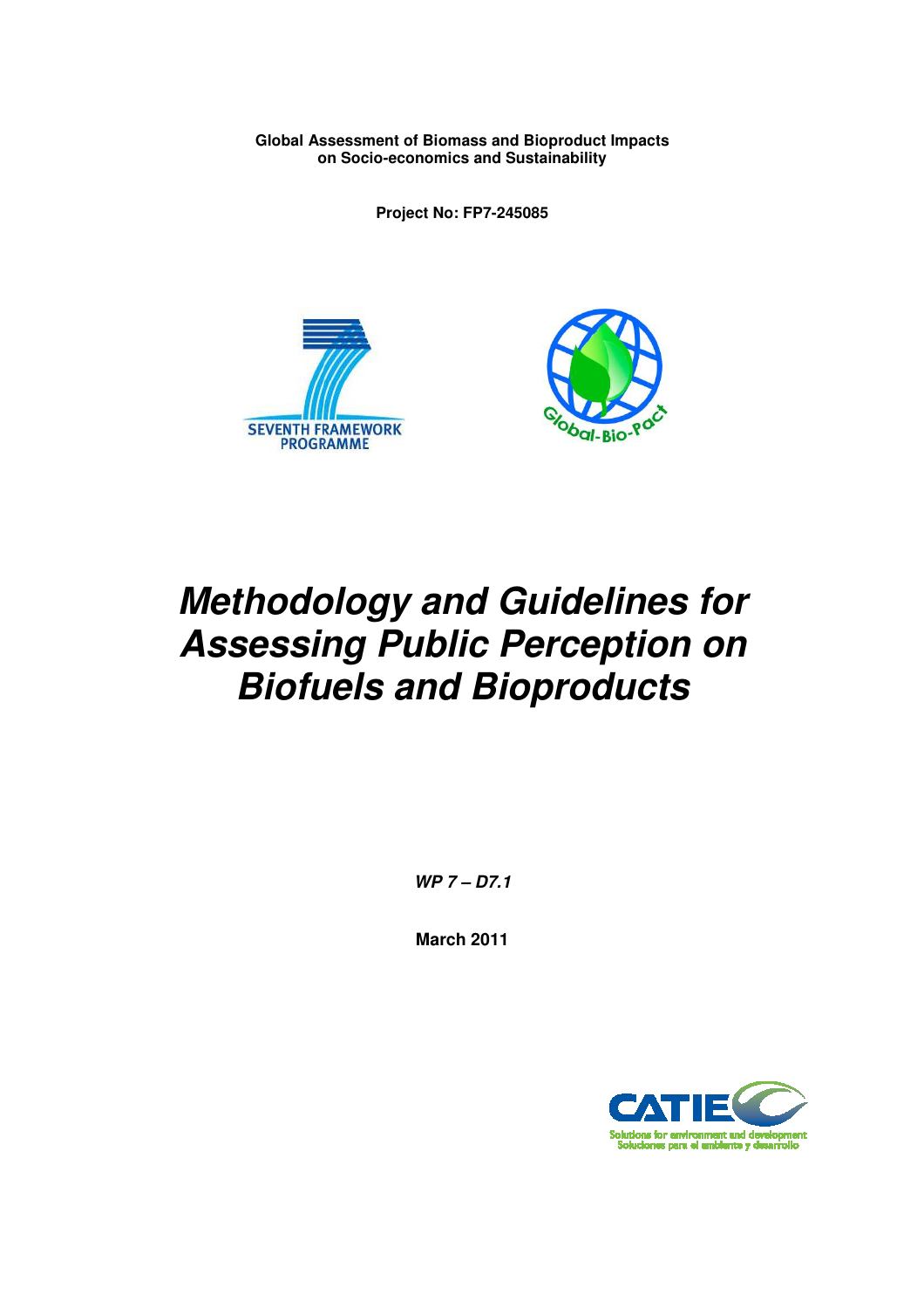- Authors: Abigail Fallot (CIRAD + CATIE) and Adriana Chacón (CATIE) With inputs from Dominik Rutz and Rainer Janssen (WIP Renewable Energies, Germany) and from Sébastien Haye, Annie Sugrue and Matthew Rudolf (Roundtable on Sustainable Biofuels).
- Contact: CATIE CENTRO AGRONOMICO TROPICAL DE INVESTIGACION Y ENSENANZA

 Apdo 2-7170 30 501 Turrialba Cartago Costa Rica Email: afallot@catie.ac.cr

The Global-Bio-Pact project (Global Assessment of Biomass and Bioproduct Impacts on Socio-economics and Sustainability) is supported by the European Commission in the 7th Framework Programme for Research and Technological Development (2007-2013). The sole responsibility for the content of this report lies with the authors. It does not represent the opinion of the Community. The European Commission is not responsible for any use that may be made of the information contained therein. The Global-Bio-Pact project duration is February 2010 to January 2013 (Contract Number: 245085).



Global-Bio-Pact website: www.globalbiopact.eu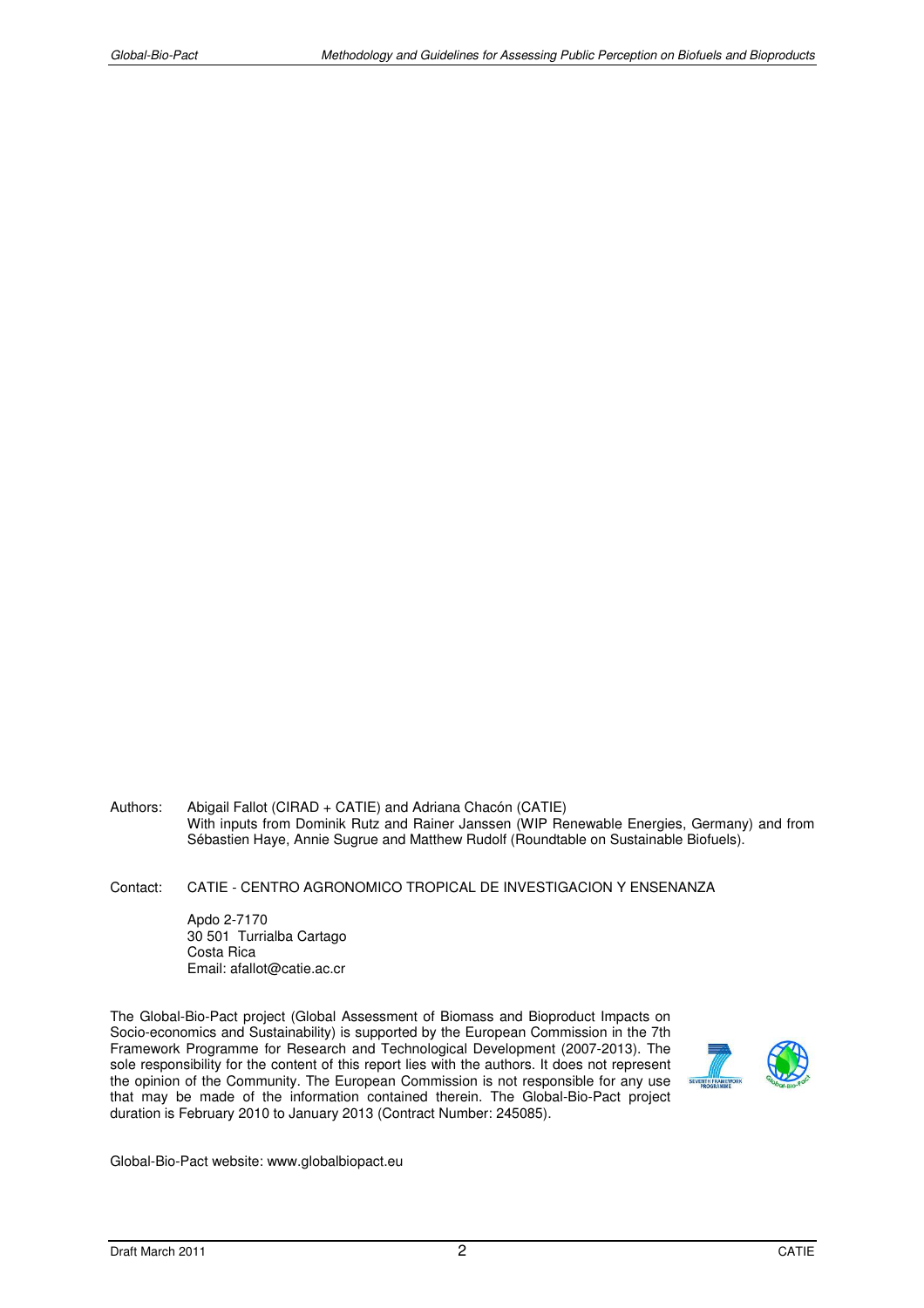# **Contents**

| 1.1 |                                                                                   |    |
|-----|-----------------------------------------------------------------------------------|----|
| 1.2 |                                                                                   |    |
|     |                                                                                   | 6  |
| 2.1 |                                                                                   | -6 |
| 2.2 |                                                                                   |    |
| 2.3 |                                                                                   | 7  |
| 2.4 |                                                                                   | 7  |
|     |                                                                                   |    |
|     | 3.1.1                                                                             | 8  |
|     | 3.2.1<br>3.2.1                                                                    | 9  |
| 4.  | Synthesis on the current state of PP and its dynamics ___________________________ | 10 |
| 5.  |                                                                                   | 11 |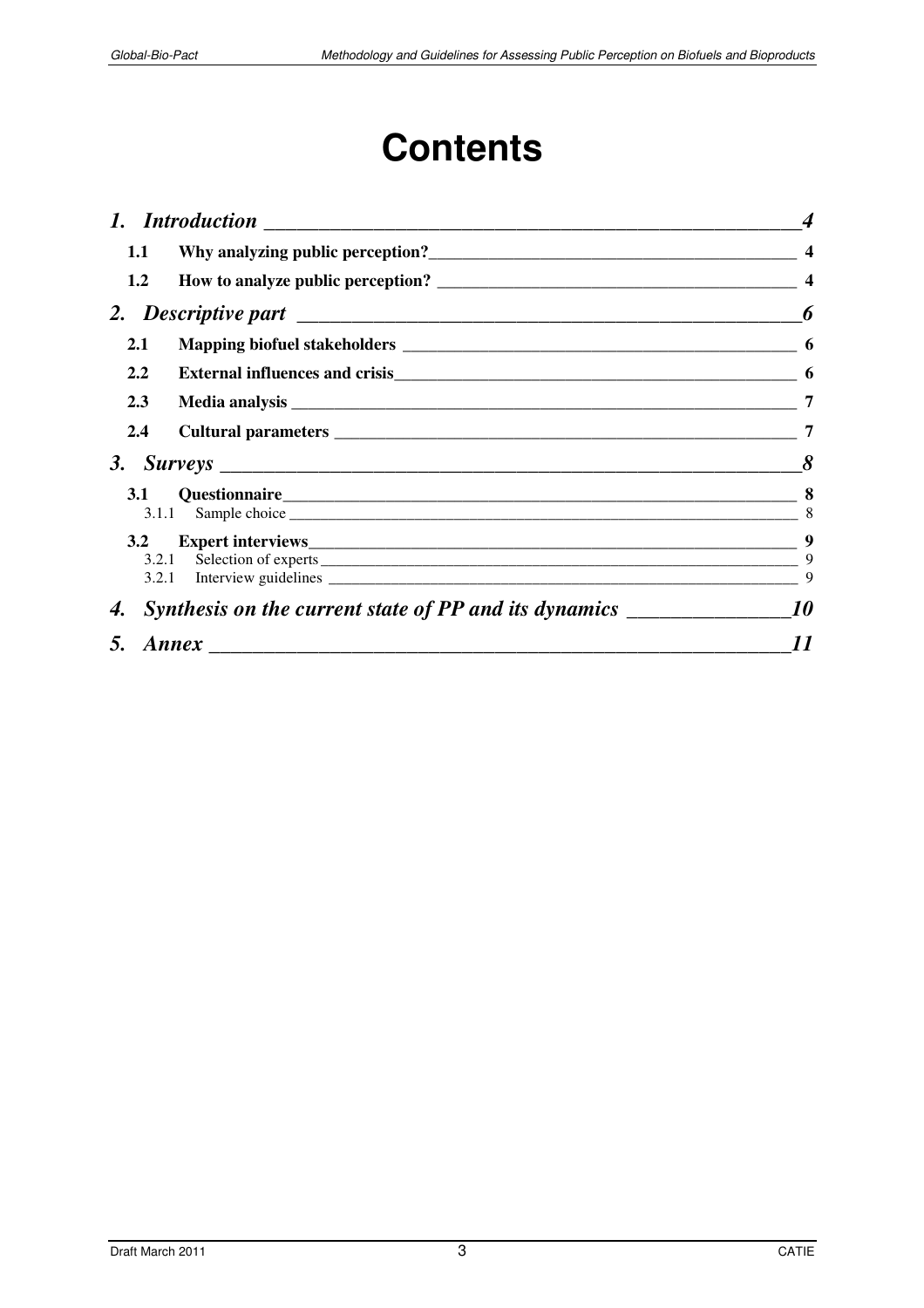## **1. Introduction**

## **1.1 Why analyzing public perception?**

The analysis of public perception (PP) is a prerequisite for future development of the biofuel/bioproduct sector in Europe and worldwide since PP determines the public acceptance, and thus the demand of biofuels/bioproducts as well as the possibility to develop their supply.

It is important to recognize that there exist significant differences on the way experts and the public perceive risks associated to environmental issues. Therefore, subjective decisions should take people's opinion into account (Beierle T. 1999). Decision makers legitimately consider public's opinions when making decisions. On the other hand, it is their duty to properly inform the public about benefits and possible drawbacks associated to biofuel projects to form well-informed perceptions or opinions.

Although public perception is recognized as an important determinant of success of renewable energy programs, there are few studies analyzing its real impact and how those perceptions are formed<sup>1</sup>. This lack of analysis has been identified by authors who attempted to assess the relationship between public's acceptance of biofuels and the sector's development (Rohracher et al., 2010; Rohracher,2010; Devine-Wright, 2010). The issue has been even less studied in countries with low levels of market development and technology adoption/innovation related to biofuels.

A clear differentiation must be done regarding differences in perception and believes. As Bleda and Shackley (2008) define it, perception is the result of current experiences and information and adapt over time while beliefs are formed based on past experiences and although they might evolve over time, are likely to cross time. Therefore, perceptions are relatively more superficial and therefore more easily influenced.

Public perception largely depends on cultural aspects, history and economy of the producing countries, objectives of importing countries, environmental and social targets, as well as on the positive or negative impacts on individuals and communities.

In order to harmonise sustainability efforts of biomass production and use, different public perspectives in Argentina, Brazil, Costa Rica, Indonesia, Mali and Tanzania will be assessed. The gained information will be used to propose recommendations on how to consider public perception in policies and sustainability certification schemes.

## **1.2 How to analyze public perception?**

Public perception of biofuels is often tackled in a rather informal way ("people say …"). This method gives a quick insight into the public perception, but risks being biased and too much influenced by the researcher performing the study.

A proper methodology for assessing public perception comprises statistically sound methods including representative samples of several thousand persons. Such methods are desirable since their results are less biased in describing the public perception of a whole country or region. However, a statistical approach requires large resources. In the Global-Bio-Pact project, a combination of the two methods was chosen in order to generate results in a short

 $\overline{a}$ 

<sup>&</sup>lt;sup>1</sup> The lack of research in the area is also evident in the definition given to public perception, which is regarded in the literature as public acceptance, public resistance, public opinion, public beliefs, public attitudes, public awareness, public understanding, social representations or risk perceptions (Devine-Wright, 2010).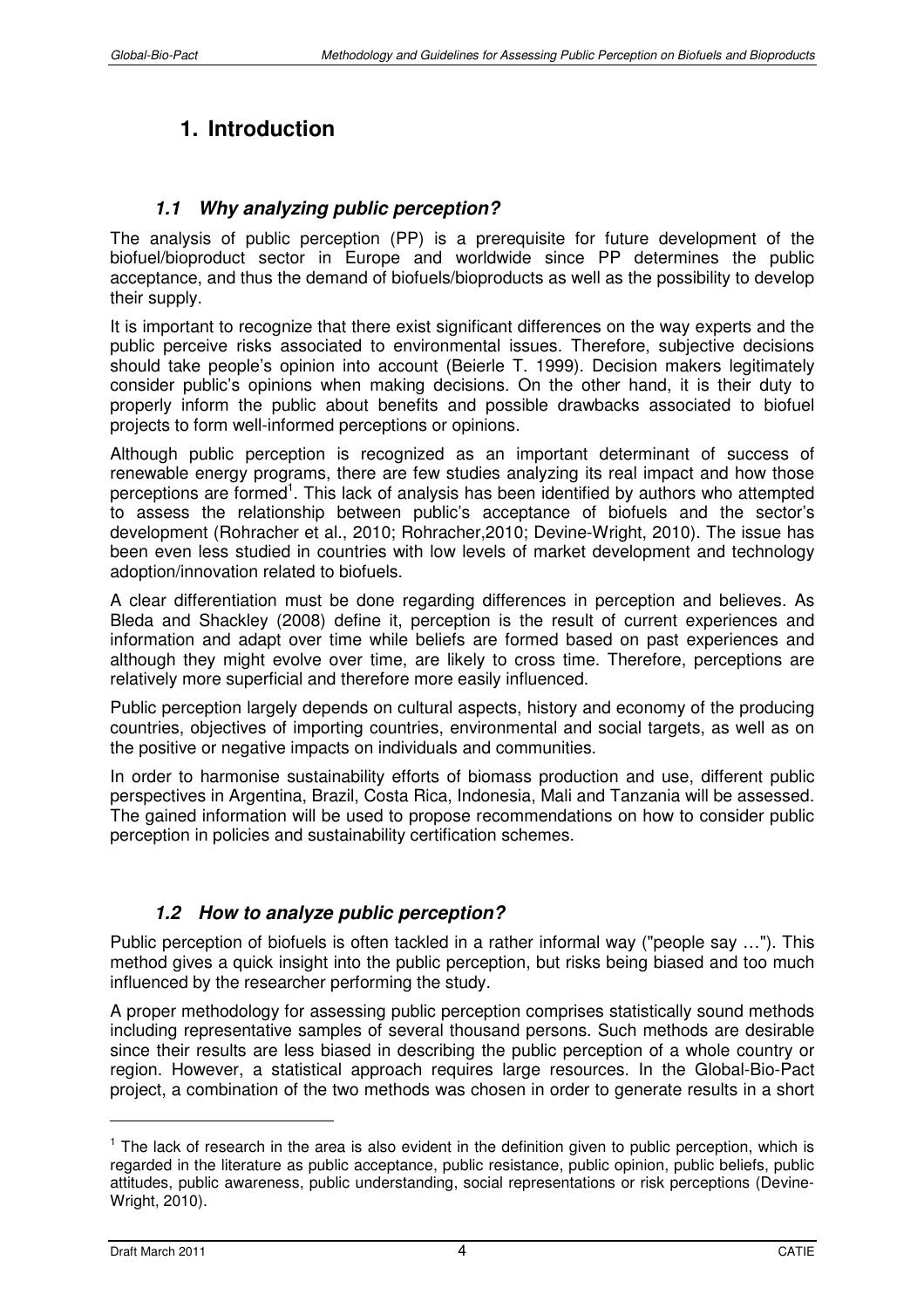timeframe and stay within the budgetary limits. For each case study in Africa, Asia and Latin America, the methodology of the Global-Bio-Pact project comprises two main phases. The first consists in a preliminary analysis of variables and parameters determining public perception in the country (descriptive part). The second phase involves surveys with a questionnaire to be applied to a small sample and experts' interviews.

The main objective is not only to describe the general public perception in different countries, but also to determine the drivers behind the evolution of this public perception. In order to fulfil this objective, several questions need to be considered:

- Who are the main actors influencing the public perception of biofuels?
- What are main incidents influencing public perception on biofuels?
- How are biofuel issues treated in the media?

Which cultural parameters determine the different standpoints in the public opinion on biofuels?

In relation to the characteristics of the Global-Bio-Pact project, the following two general decisions were made:

#### (1) Main focus on biofuels

Since the Global-Bio-Pact case studies focus on liquid biofuels, the public perception analysis will also focus on liquid biofuels. However, the public perception on bioproducts is not excluded since most of the investigated crops in the case studies are of multipurpose value.

(2) The scale of the survey shall include local case study level and the national level

The analysis should be nationwide since public perception on biofuel is affected by this broader context. However, also local variables and parameters linked to the case studies need to be analysed.

The final outcome of this survey are six individual reports on public perception for the Argentina, Brazil, Costa Rica, Indonesia, Mali, and Tanzania which will be prepared by Universidade Estadual de Campinas (Brazil), National Institute for Agricultural Technology (Argentina), Tropical Agricultural Research and Higher Education Center (Costa Rica), Tanzania Traditional Energy Development and Environment Organization (Tanzania), Mali-Folkecenter (Mali), and Greenlight Southeast Asia LLC (Indonesia).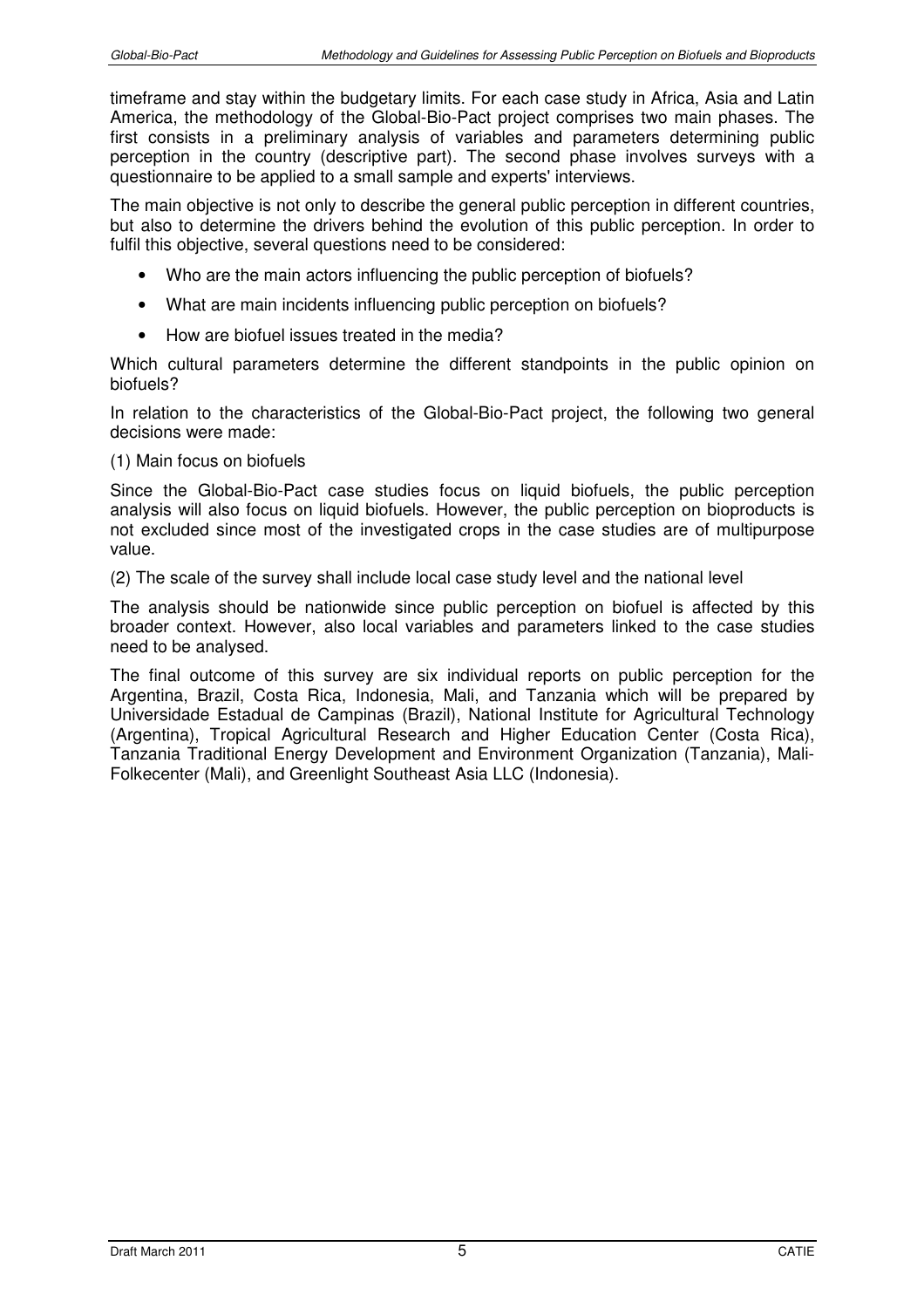## **2. Descriptive part**

The following descriptive part of the public perception survey shall be completed by the Global-Bio-Pact partners using desk and internet research methods.

### **2.1 Mapping biofuel stakeholders**

The objective of the stakeholders' mapping is to identify the stakeholders intervening on the different variables influencing public perception of biofuels. This includes stakeholders promoting the use of biofuel, but also those who are blocking biofuel development, as well as those who have interest in some specific aspects of biofuels (e.g. environment protection, poverty alleviation).

The level of detail depends on the biofuel situation in each country. The analysis cannot be exhaustive in countries where the biofuel industry is already much developed. In that case a typology of main stakeholders is more relevant than a stakeholder list.

For example, stakeholder category can be: agro-industry, smallholders, project developers, environmental NGO's, regulatory public body, policy maker...

Besides the above mentioned proponents and opponents of biofuels, the stakeholders can be classified into stakeholders involved in top-down processes (policy/legislative/public interest) and stakeholders involved in bottom-up processes (project developers, affected population, NGO's).

For each stakeholder or category of stakeholder, please detail:

- What is his/her role or function/responsibility?
- At which level does his/her involvement take place: in policy areas or in project initiatives? Please detail
	- Policy areas: climate, rural development, renewable energy ...
	- Projects initiative: please characterize in a few words its scale, if successful...
- Is this contribution direct or indirect?
- Does (s)he stand in favour or against biofuels?

Stakeholder should be described in general and if possible in detail for selected examples.

### **2.2 External influences and crisis**

The objective of this step in the assessment is to identify external factors that have or may have influenced biofuel perception in the countries of the Global-Bio-Pact case studies. The following questions should be answered in detail.

• Which cases of biofuel development in other countries are most known in your country? In each case, does it represent a good practice or a negative example?<sup>2</sup>

 $\overline{a}$ 

 $2$  Examples for Costa Rica are: Brazil is described as ethanol success story, Colombia for adapted small-scale technologies and the United States for trade and agricultural policies.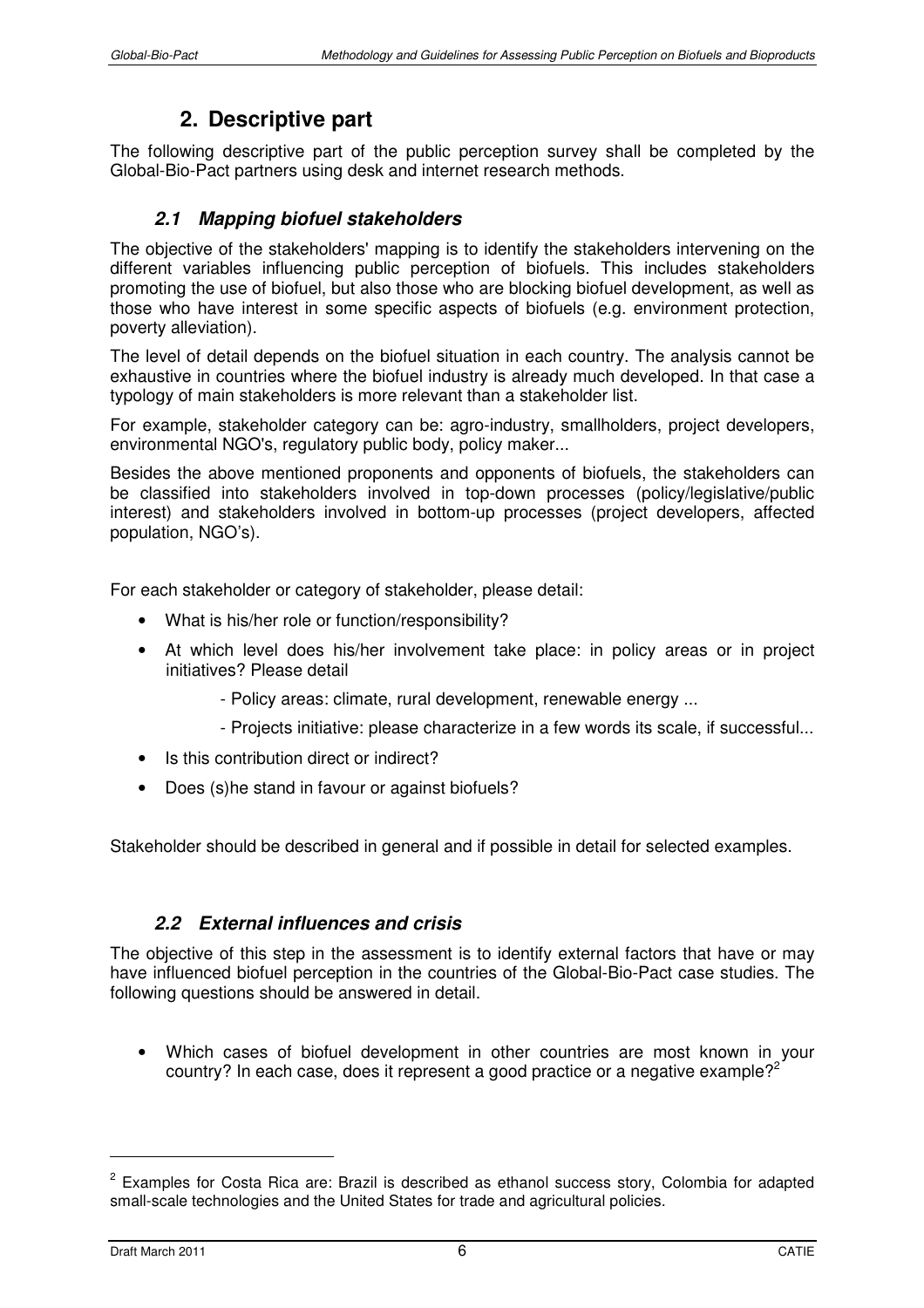• Which **crises** have occurred in the last 5 years that may have affected the perception of biofuels?

NB: a crisis is defined as "an unstable condition, as in political, social, or economic affairs, involving an impending abrupt or decisive change."

Examples: food price crisis, oil price crisis, more locally: water shortage

For each crisis, please detail

- how hard it hit the country or the local economy
- how it affected the perception of biofuels
- if this influence was local, national or international
- if national, whether there has been some national or local specificities
- to what extent is the country perceived as vulnerable to future crisis

#### **2.3 Media analysis**

The objective is to characterize the frequency and depth with which biofuel issues are treated in different types of media. Thereby the following questions shall be answered:

- How much attention is given by media to biofuel development, energy crop extension, innovations in the energy and transport sectors?
- What have been the major media of general information on biofuels?
- In what sections of newspapers and TV news information on biofuels is mainly found (science, environment, economy, events, etc.)?

For each case study country, examples for media coverage of biofuels should be collected and included in the report.

#### **2.4 Cultural parameters**

Cultural parameters are important in explaining why some of the above-mentioned variables have more influence than others on the public perception of biofuels. The following questions shall be answered:

- Did any group take position in favour or against biofuels from a religious, ethical, moral, or socio-historical standpoint?
- What are the social and cultural arguments mostly used in the construction of public perception of innovations, changes of habits and customs, opening to international markets?

Examples of social and cultural arguments are progress, economic growth, natural capital, livelihoods, etc.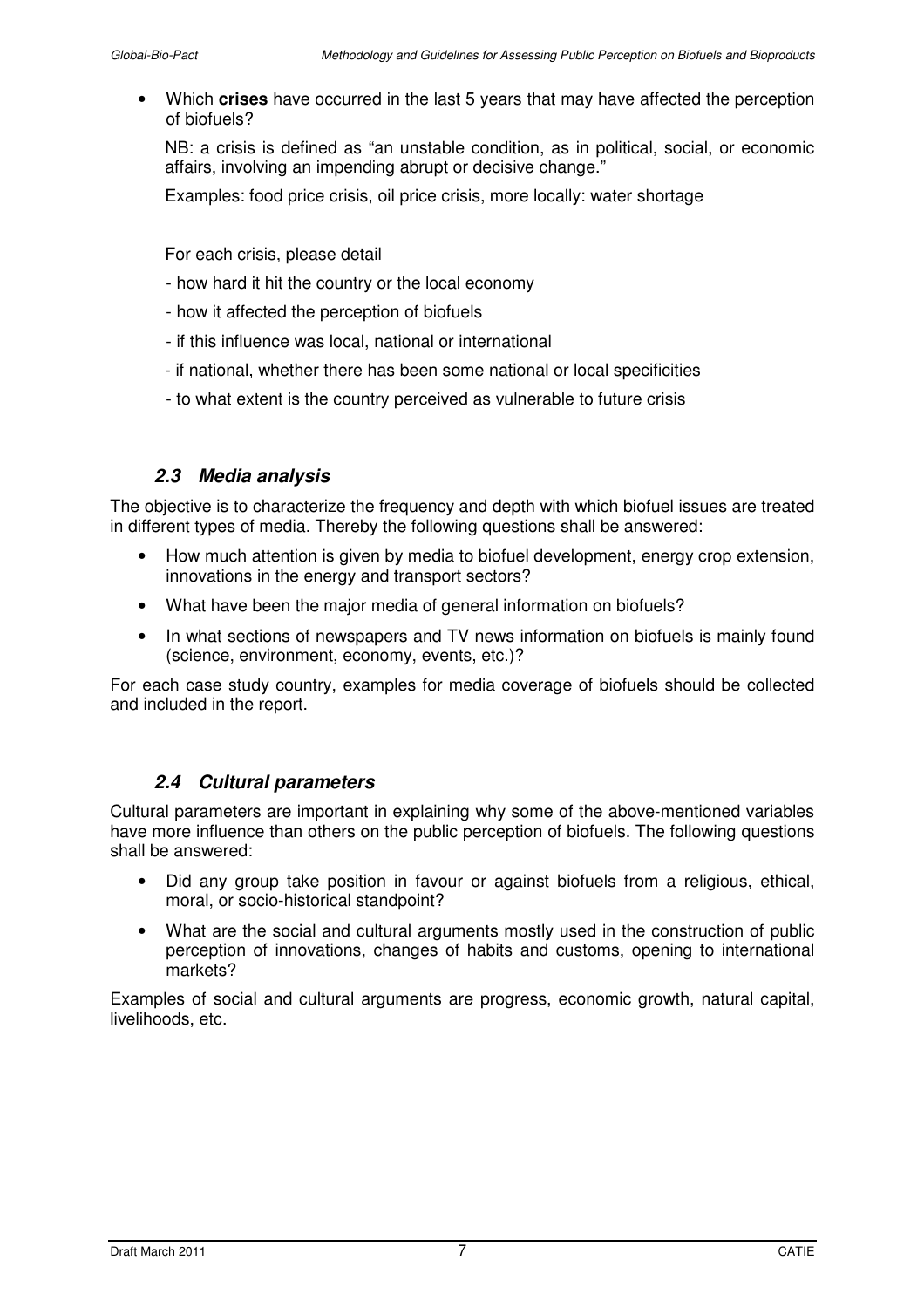## **3. Surveys**

Surveys complete the analysis on public perception conducted in the descriptive part by consulting non experts and experts on biofuel perception, its variables and parameters.

#### **3.1 Questionnaire**

The idea of the questionnaire is to help to complement and validate the analysis of public perception.

#### **3.1.1 Sample choice**

The 30 persons answering the questionnaire should not be involved in any biofuel activity.

Selection bias is unavoidable, but it can be limited to some extent. For instance make sure you have:

- Same proportions of men and women
- No overrepresented age class: for instance 10 persons in their 20's or 30's, 10 persons in their 40's or 50's, 10 persons older than 60
- Additional relevant distribution criteria (please specify)

Please detail your strategy to find 30 persons. Examples:

- $\circ$  Randomly in a public place (please specify where)
- o During a specific event gathering people (please specify which)
- o Using your social network (please specify if this implies unavoidable biases, in terms of education level, social class, urban population...).

#### **3.1.2 Questions**

In each country, the questionnaire will be elaborated in the appropriate language. All answers have to be noted and translated into English. All filled questionnaires have to be included in the Annex (finally, each report shall have 30 filled questionnaires in the annex). Here, question formulation is indicative.

#### **Questions on knowledge about biofuels**

What do you know about biofuels: which biofuel?

*Please classify answers in a few categories: from "know nothing" to "well informed" for instance.*

#### **Questions on media and other means of information**

How did you learn about biofuel? Where and when did you hear about biofuels?

*Please list responses and distinguish whether information on biofuel is linked to specific events.*

What are your major sources of information (TV, radio, newspaper, social events, workplace, meetings: please detail about the media or events mentioned, its category)

#### **Questions on biofuel initiatives**

Do you know about biofuel projects?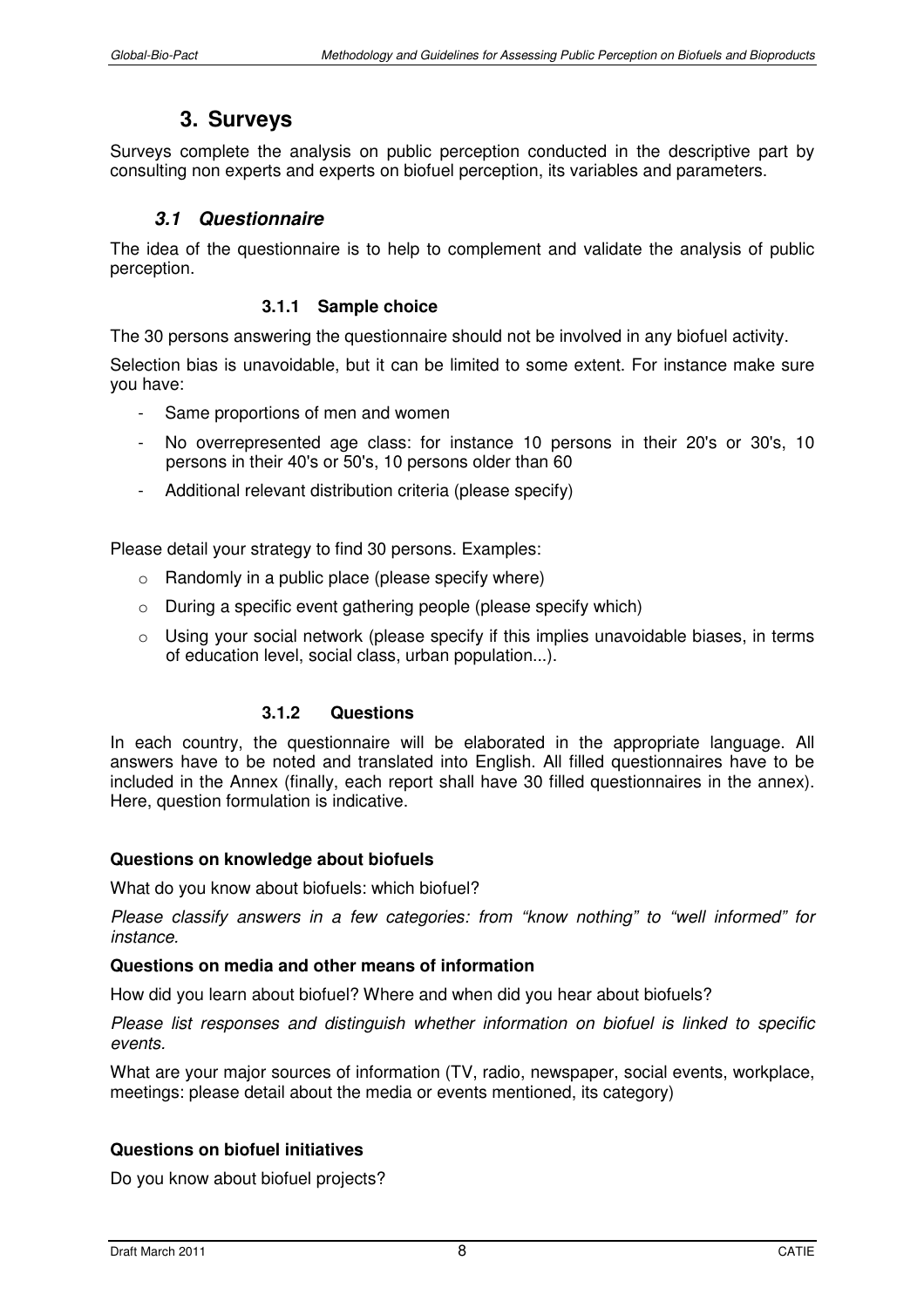- locally?
- in the country?
- In other countries?

Are they successful?

#### **Questions on the role of public policies**

What do you think is a priority for your region/your country? What are the main issues that policies should address first?

*Please carefully note the order in which issues are mentioned if any is mentioned spontaneously. Otherwise propose a list and ask the interviewee to rank policy areas. Ex.: air quality, climate change, rural development, non fossil energy development...* 

#### **Questions on appreciation of biofuels**

How do you appreciate biofuels? Do you think biofuel development is sustainable? Are you in favour or opposed to biofuel development? Why?

*Please evaluate the precision of the answer, whether a specific type of biofuel is mentioned* 

#### **Questions on criteria**

What aspects of biofuel development do you think are critical?

Please carefully note the order in which issues are mentioned if any is mentioned *spontaneously. Otherwise propose a list and ask the interviewee to rank the issues. Ex.: competition with food production, fuel quality for the motor, climate change mitigation, deforestation...* 

#### **Final open question**

What would you like to add on biofuels?

#### **3.2 Expert interviews**

Experts will help you complete or improve your analysis of public perception

The selection of experts and the questions addressed to them should address possible uncertainties the Global-Bio-Pact partner might have found in her/his initial evaluation of variables and parameters determining public perception.

#### **3.2.1 Selection of experts**

Involved in the local or regional case studies within the Global Bio-Pact project.

Covering some aspects of biofuel development for which you know little.

#### **3.2.1 Interview guidelines**

Either you follow the same guidelines than yours (see 1. Descriptive part)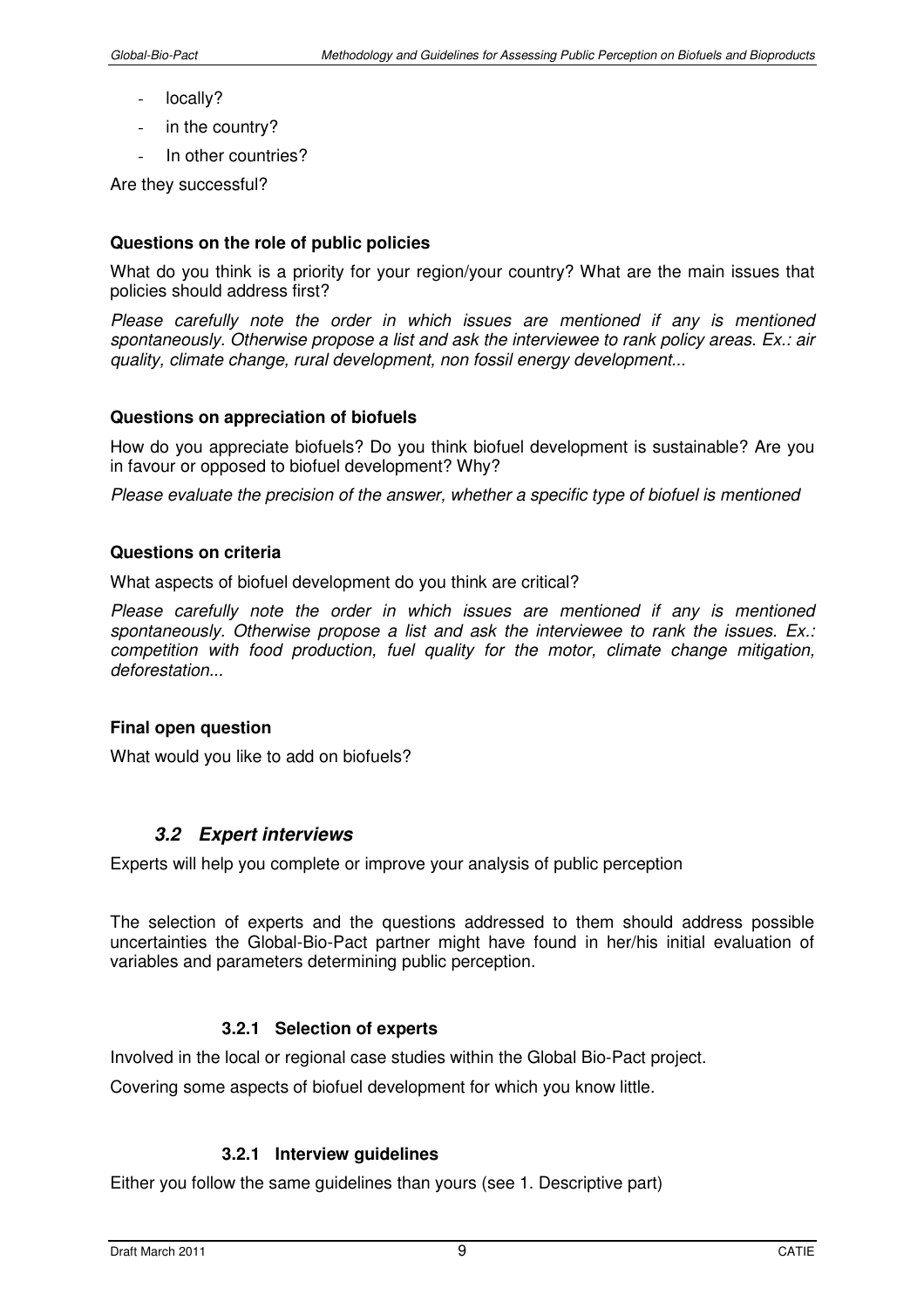Or you focus on specific sections you need to complete and where the expert may have more knowledge/information than you

## **4. Synthesis on the current state of PP and its dynamics**

The synthesis should provide both a summary of main findings from the above-mentioned steps and a highlight on most influential sources of changes in the future public perception of biofuels.

- Current public perception of biofuels, based on the analysis of the questionnaire
- Main variables influencing the public perception of biofuels (actors, events, specific cases...)
- Main cultural parameters influencing the public perception of biofuels (relative importance of difference standpoints)
- Evaluation of how public perception may evolve in your country.